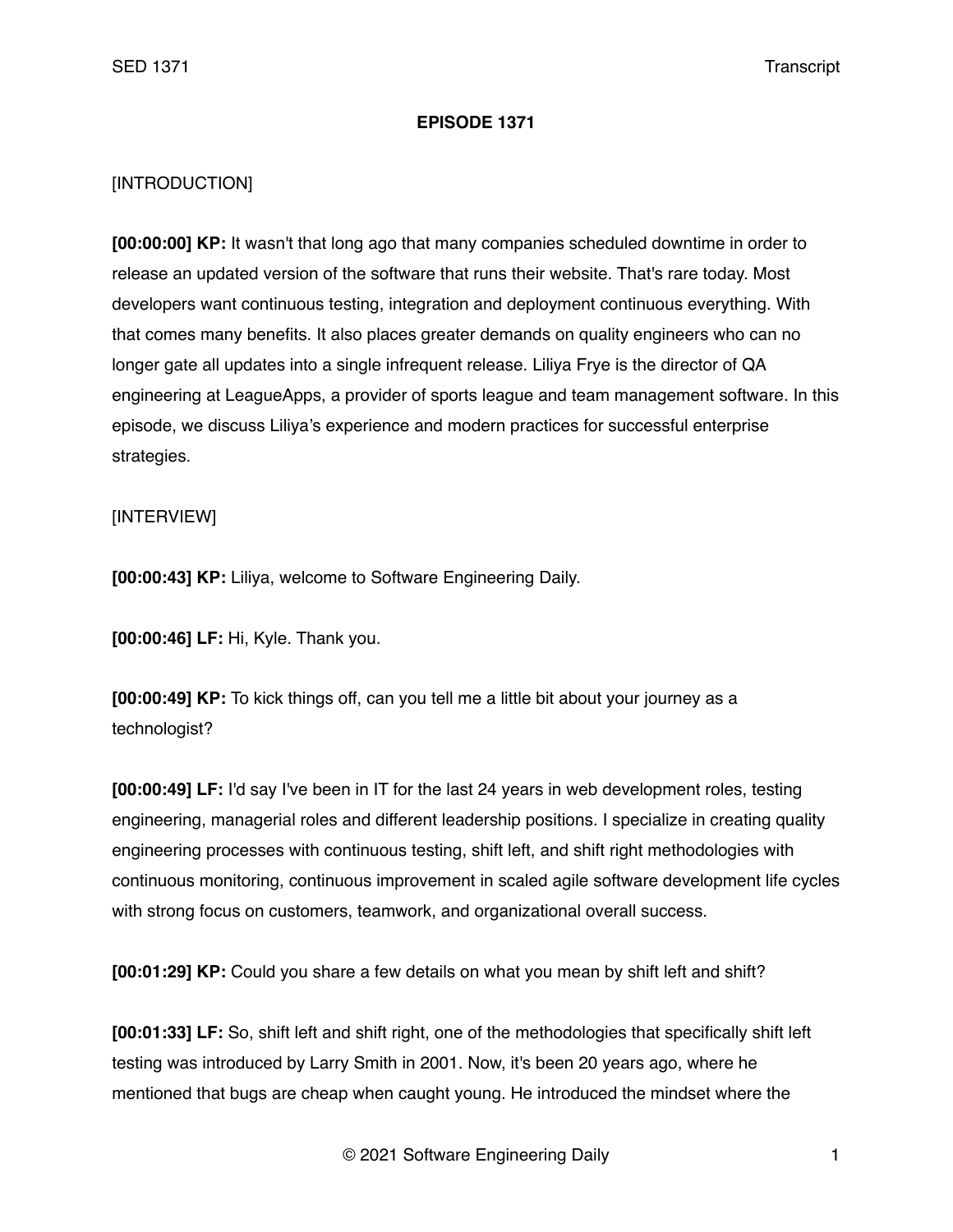quality in testing should start early in software development lifecycle to reduce the number of bugs and the quality ownership, means better requirements, better design, better code and better test. With shift left, he also mentioned that the quality is owned not only by the quality engineering team or quality assurance team, but it's owned by the entire engineering team, including product managers.

With shift left, the quality engineering team members, there are part of the agile process. And they're embedded with the scrum teams with the squads. With shift left, we continuously thinking about how can we test throughout the multiple stages in software development lifecycle. And shift right, it's method of testing in monitoring in production. This approach helps developers to uncover new unexpected scenarios, that could not be detected in lower environments. And their way we can fix bugs before the users find it.

However, shift left, it's specifically for – usually we test in production manually. In automation, you have to be very cognizant in which area of application you introduce with shift right methodology.

**[00:03:54] KP:** You'd also mentioned one of my favorite buzzwords, and that's continuous and a couple of areas of interest and areas of expertise you have, whether it's something continuous, or maybe a different philosophy or project, are there any standout improvements or schools of thought that have come around in your career that are starting to really shape the way people build software?

**[00:04:15] LF:** The continuous, I see it as we are not – if we set up processes, and especially for quality engineering, you create strategy, you set processes, the processes that you set up, it's never going to be written in stone. You have to continuously think how can it be better? How can we improve it? And improve it with like a different QA strategy, different environment strategy, execution strategy, data strategy? With automation, how can our automation in different areas in implementing the test-driven development, unit testing, integration testing, API, UI end to end UHC. We're constantly thinking how we can make, create a certain flow, that with continuous integration, continuous delivery and deployment, that we find bugs and kind of fix them very early very smoothly, and they do not affect our end users.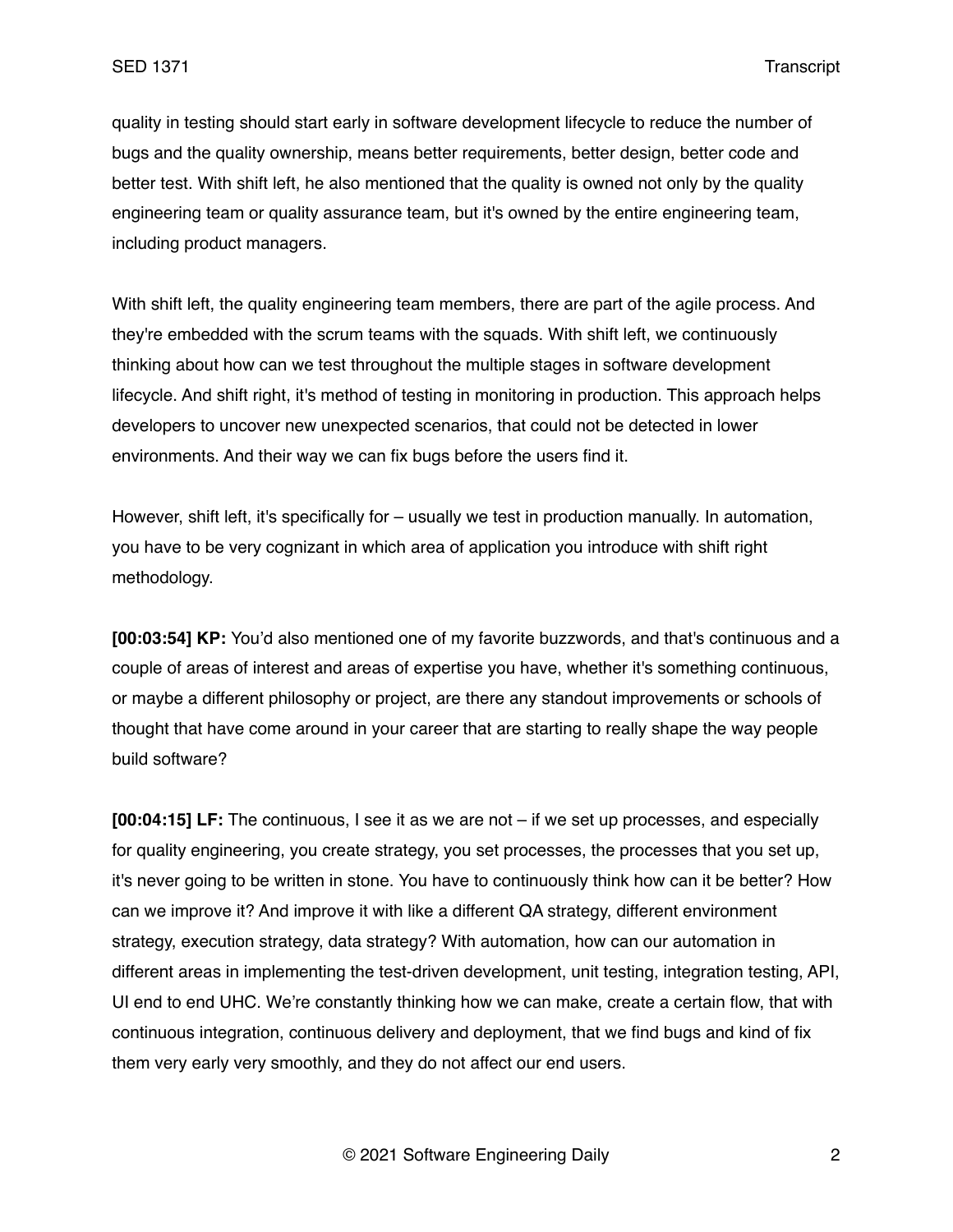**[00:05:35] KP:** Well, tell me a little bit about your current role today, and what led you to take an interest in that area?

**[00:05:41] LF:** Currently, I'm working at a LeagueApps, and LeagueApps is a fantastic company. We provide an operating system for youth and local sports leaders. We have an application that could be used on desktop web and also mobile application for iOS, Android. We support about 3,000 organizations, and our organization can also create through us their customizable website, which is branded. Basically, we provide the tools where you can create your own website that is presenting your organization, sports organization, and we provide you with the tools where the branded apps could be created for iOS and Android devices.

Mobile applications, specifically, help you with registration –not registration with keeping the schedule, make sure you're understanding what's happening, when are the games going to take place, when are the tournaments and you can communicate through our mobile application with your teammates, with your coach, with organizers. Let's say often, certain games are being canceled due to some weather or like emergency. So, then the typical push notifications are sent and people either parents or players can receive it very quickly. We're also working on a way where our mobile application would help players to engage more. We're going to offer more features where they would learn more things about the particular sport they're playing, or they can engage more with each other.

So, there's a great kind of service we provide for sports organizations. And my responsibility is, I'm a Director of Quality Assurance Engineering, and I want to make sure that the quality of application is up to standards and our end users are happy and they can assist their players with all the necessary tools that they can just focus on doing their best, playing the game, and know when everything's happening on their schedule.

**[00:08:25] KP:** What's the team look like in terms of current size and growth plan?

**[00:08:31] LF:** Currently, our team is, I wouldn't say huge. We're very limited. But what's so unique about LeagueApps, we take the entire organization and our company is responsible for quality. And that's what I like about LeagueApps, that everybody, we're talking about the customer success team, the product management team, the developers and QA team. We're all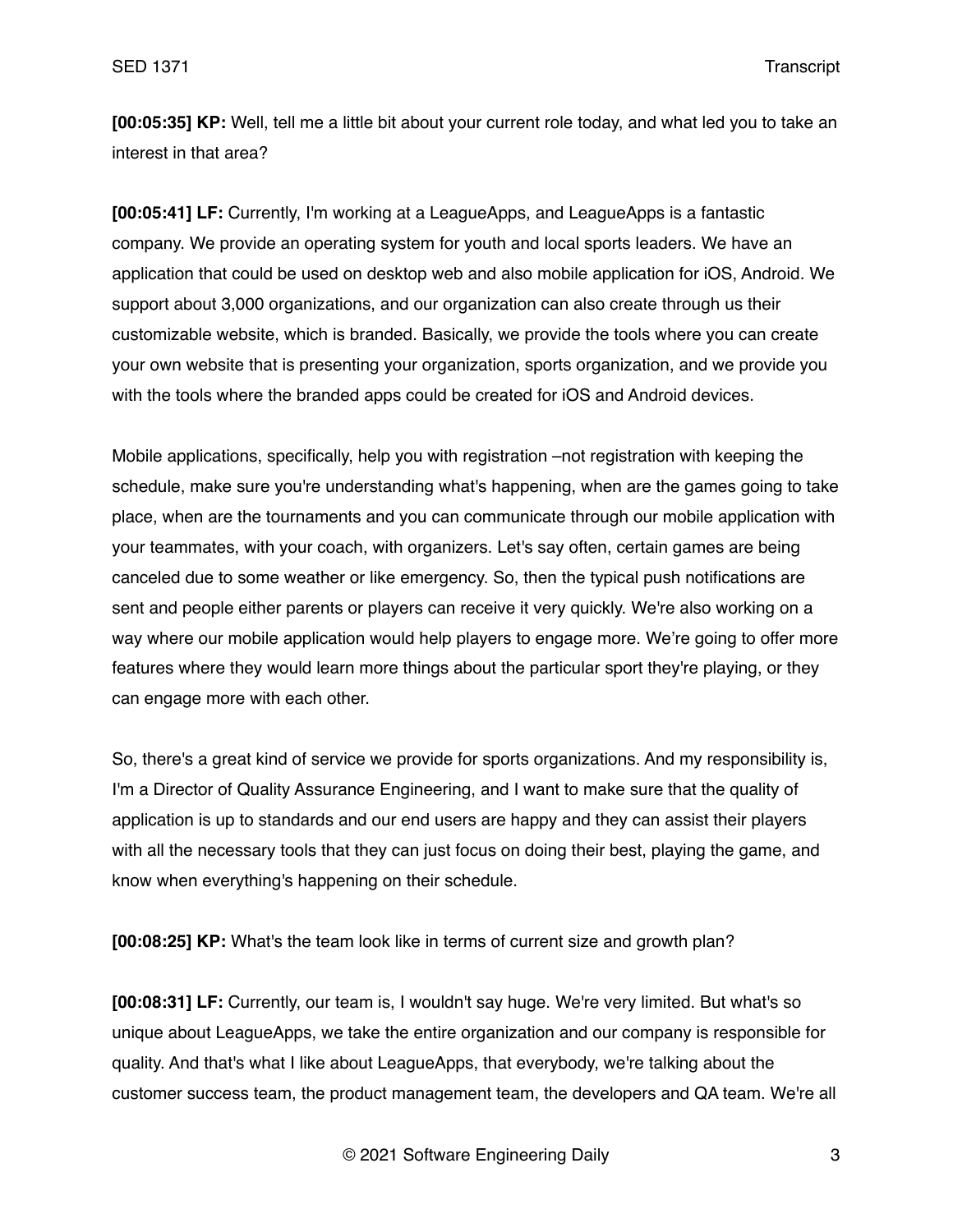thinking about testing, and everybody takes ownership and responsibility for quality. It's not like in certain organizations where if a bug appeared in production, and everybody is pointing fingers at the QA team, no, it's not like that.

Here, if something happens, if some issue occurs in production, we all collaborate and work together and do the risk assessment and mitigation plan to figure out how can we prevent it from happening in the future and the growth, speaking of growing the team, since we're transitioning to migrating our old system into the new, the next generation, we are going to certain areas of application, going to be migrated into micro services. Therefore, we'll need lots of testing. Currently, my team specifically looking for a mobile aesthete, and also senior software development engineer and test, and the senior aesthete will be focusing on backend testing, API testing, and anything backend related and mobile listed, anything related to mobile applications, native, iOS, Android, automating. The test cases for mobile native and mobile web. Also, we're looking for a lots of engineering roles. We need front end engineers, platform engineers, senior backend engineer, senior senior front end, Android engineers, and we're looking for VP of engineering, who will help us to move to that next gen, with microservices architecture.

**[00:11:02] KP:** Very cool. Well, a lot opportunity there for many of the software engineers listening to this podcast. Where can they learn more?

**[00:11:09] LF:** They should go to our website, which is leagueapps.com, and under career, there should be, I think it's under company career. Yeah. Or there's another option to enter into browser, careers.leagueapps.com.

**[00:11:35] KP:** Very cool. Well, I'm wondering if we could zoom in on the roles that you're hoping to fill in test. What is it that you're specifically looking for, that people might want to beef up on? Or should have be an expert in already? What are the skills you need to add to your team?

**[00:11:49] LF:** So for my team, specifically, for a senior software development engineering test, we need somebody to test our API's that are built in Java, and somebody who is comfortable with JUnit, Mockito libraries, and the who had worked with Postman, and who can help us with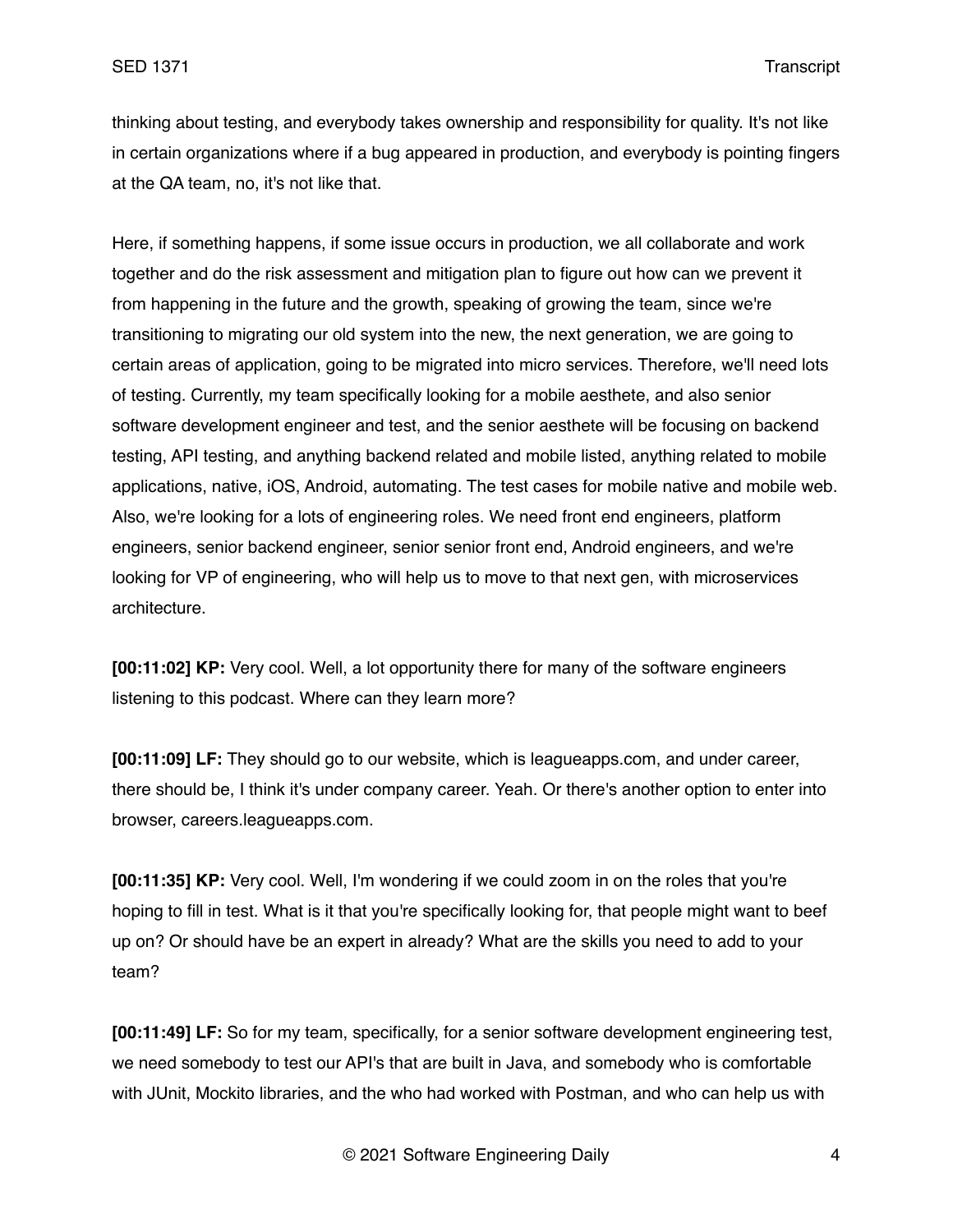building CI/CD. We're in the process of taking all our automation scripts into the CI/CD pipeline, and we need assistance with that. Somebody who integrated automation scripts with CI/CD, and who can help us to create the continuous integration delivery deployment, specifically, with understanding how are we going to trigger our automation scripts in one environment and how they're going to be moving from, let's say, from dev environment to QA, and to pre prod, and prod. Somebody who has in depth understanding of CI/CD integration.

We are looking to – we're exploring different CI/CD tools. If somebody has expert in working with different CI/CD, may be Travis CI, GitHub auctions, and the majority of our applications are in Google Cloud, GCP and we have some in AWS. If somebody has knowledge of GCP, that would be great. And for mobile listed, we need somebody who has experience with Appium. And with Appium, specifically, we want somebody who knows how to build applications that build one framework, that could test immediately, the native applications, and the native application iOS, Android, and the mobile web at the same time with one framework. The language, that could be either Java or JavaScript. And also, the knowledge of CI/CD would be helpful.

**[00:14:19] KP:** I have used the headless browser Selenium to do some tests like front end test automation, in a couple of cases, not really my area of expertise. Is there a Selenium for mobile?

**[00:14:32] LF:** The Selenium for mobile would be Appium, because Appium is based on Selenium, and that's what we're going to use. Our front-end applications, I mean, the front-end automation scripts are in Cypress. Originally, we had in Selenium. However, we had so many flaky tests and we had so many issues and we transitioned into using Cypress We also will be looking for front-end automation engineers to build a lot of lots of end to end test in Cypress. But currently, there is no budget for that particular row, which will open up in January.

**[00:15:19] KP:** I've seen a lot of different approaches to where the line is drawn between a software engineer and a quality assurance engineer. Seems like every company has maybe a different take, and that's probably okay. But it also can be a place where there's conflict, if it isn't well structured. You could have a resentful QA person who feels the software engineer is being careless because they know that person is there to take care of them later or something like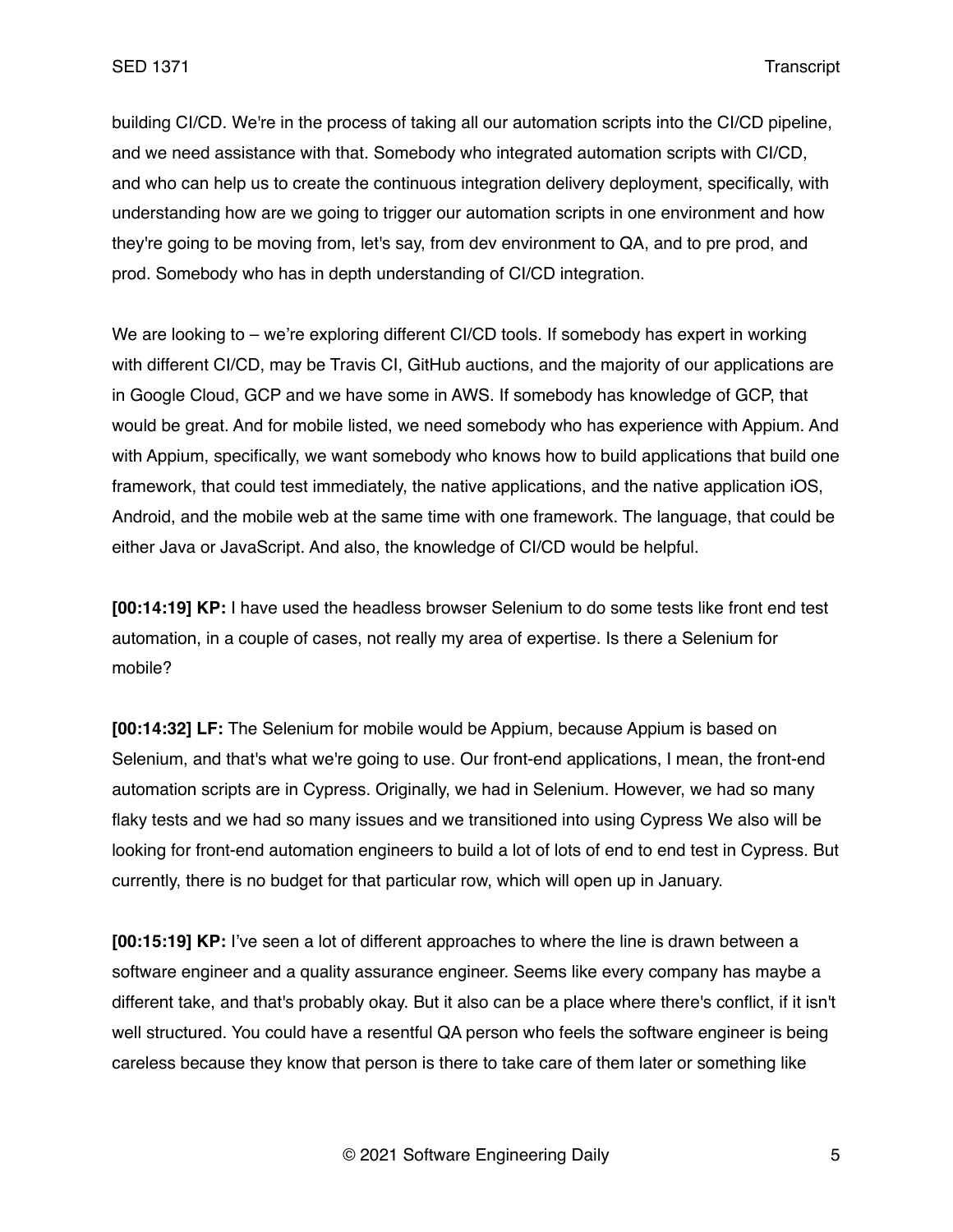that. Do you have any philosophy or thoughts on how to draw the line between those two roles and know whose responsibility is whose?

**[00:15:51] LF:** So, you say, between software engineer and QA engineer?

**[00:15:55] KP:** Yeah.

**[00:15:56] LF:** Okay. I would say, the software engineers, they are more responsible for building test driven development. And also, for unit tests and some integration tests. Quality engineers, we build more like a functional unit test. Software developers would build like a sanity smoke unit test, very small. We're focused on more in-depth unit tests, and also integration tests. We're responsible for API tests. Again, more in-depth suite and we're responsible for UI, anything front end testing, and building end to end test. UAT, user acceptance test, it depends on our organization. Some organizations, their QA responsible. Others, they have a different department. In our organization, we have product managers, who are responsible kind of with the engineering managers.

**[00:17:15] KP:** Make sense.

**[00:17:16] LF:** Yeah. In performance testing, we are actually sharing the performance testing responsibilities between QA engineers, and the developers, because there are certain performance tests could be done by developers. For example, they just want to make sure that they identify and test upper bounds, lower bounds, and they want to make sure that pagination is implemented. Our QA team, mostly doing some load stress and scalability testing.

**[00:17:58] KP:** Performance testing can be especially challenging in my experience, because even the best of everyone's intentions, we can't predict all the crazy things the users will do in the wild, especially if we have a very widely used application. There's going to be edge cases we haven't thought of. How do you approach the unknowns in a situation like that?

**[00:18:20] LF:** Usually, I try to create a plan where we identify a certain month of the year when we expect big concurrency of users. Usually, in our business, it's in the summer where we have tournaments take place and you try to create a plan where you do a stress and scalability test

© 2021 Software Engineering Daily 6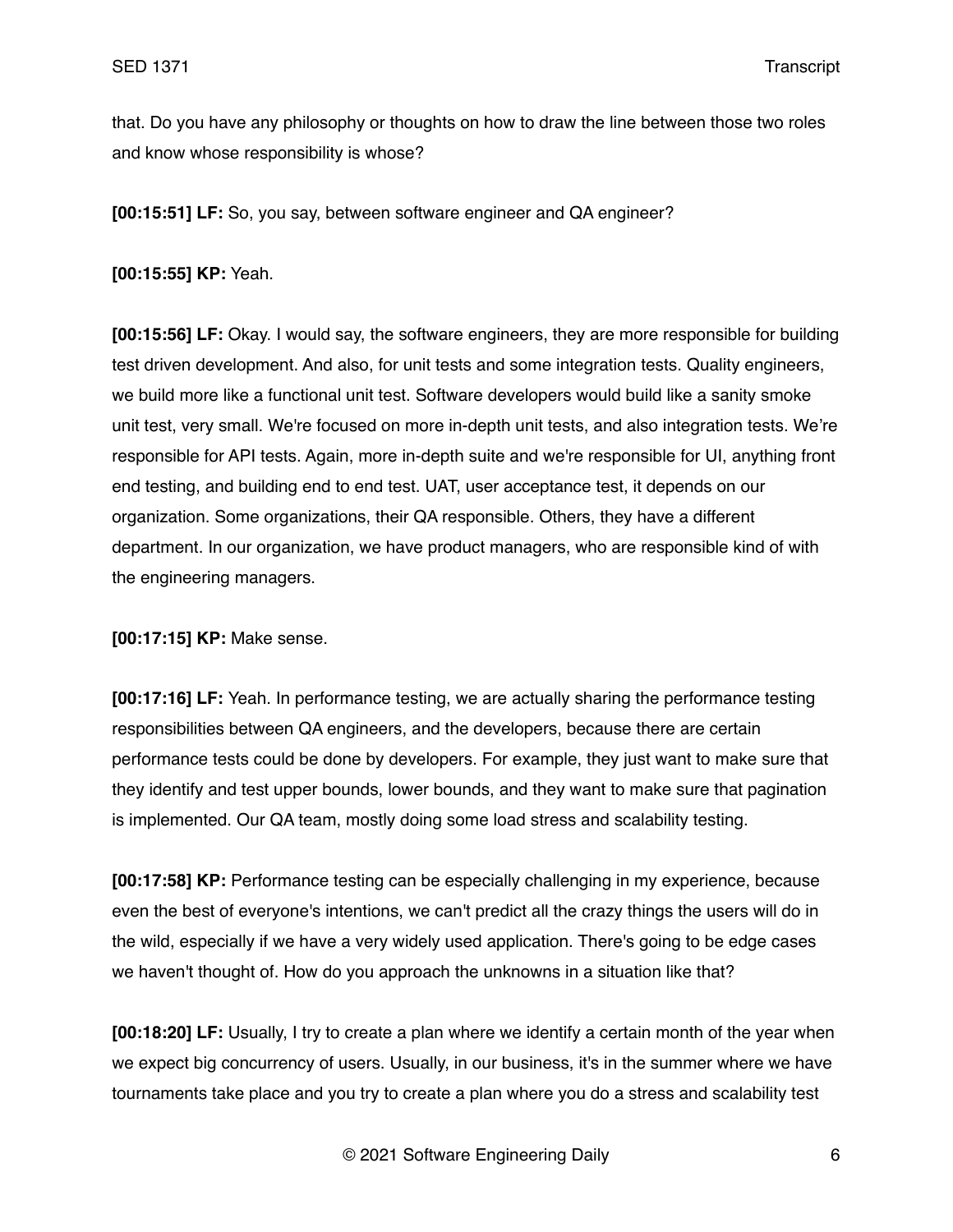with multiple concurrence at the same time. The tools to use for performance testing, that could be either Gatling or could be JMeter, BlazeMeter. With performance testing, usually if you do some stress and scalability testing, you try to kind of increase the load request until your environment fails over, and with that particular stress testing.

For example, one thing I want to mention, this is more like on a personal observation. When the school started in mid-August this year in LAUSD, my son is a senior in high school here. On the first day, each student is supposed to present a daily pass. And on the first day, there was 400,000 students had to present the daily pass. What had happened, LAUSD did not do sufficient performance stress scalability and chaos engineering testing, their service failed, and no one had access to their website. No student was able to produce a daily pass. Even those students who supposed to present a result for COVID test, if they had negative, those results were in their website, and they could not access that website either to show them if the result is negative to access on the premise of school.

It created a huge chaos on that first day, for about the students were standing outside for an hour or two, were not able to enter the school. So, for me, performance testing is extremely important. Especially when you know, on a certain day or a certain month, you're expecting huge concurrency of end users.

**[00:21:01] KP:** Well, a lot of continuous tools, continuous CI/CD, continuous testing, all these good things, it seems to me, there's a pretty strong agreement, everyone knows that company should move in these directions, this is the right way to go, it's the efficient path. Yet for some reason, anecdotally, I observe not everyone is quite there yet on the growth to a mature ecosystem. If you have to maybe convince someone that resources should be allocated or time should be spent really modernizing an infrastructure like this, what are some of the low hanging fruit or early gains that the company can expect when they place an investment in these areas?

**[00:21:39] LF:** So, I would say the most important area to invest is in deciding, first of all, which CI/CD tool to use, and deciding on what area of application would benefit from automation coverage. I believe, to improve the quality, you need a lots of automation, but you cannot automate everything you have to use, I would suggest to use Pareto Principle with the 80/20 rule that you focus on automating the area that is the most used by your customers or end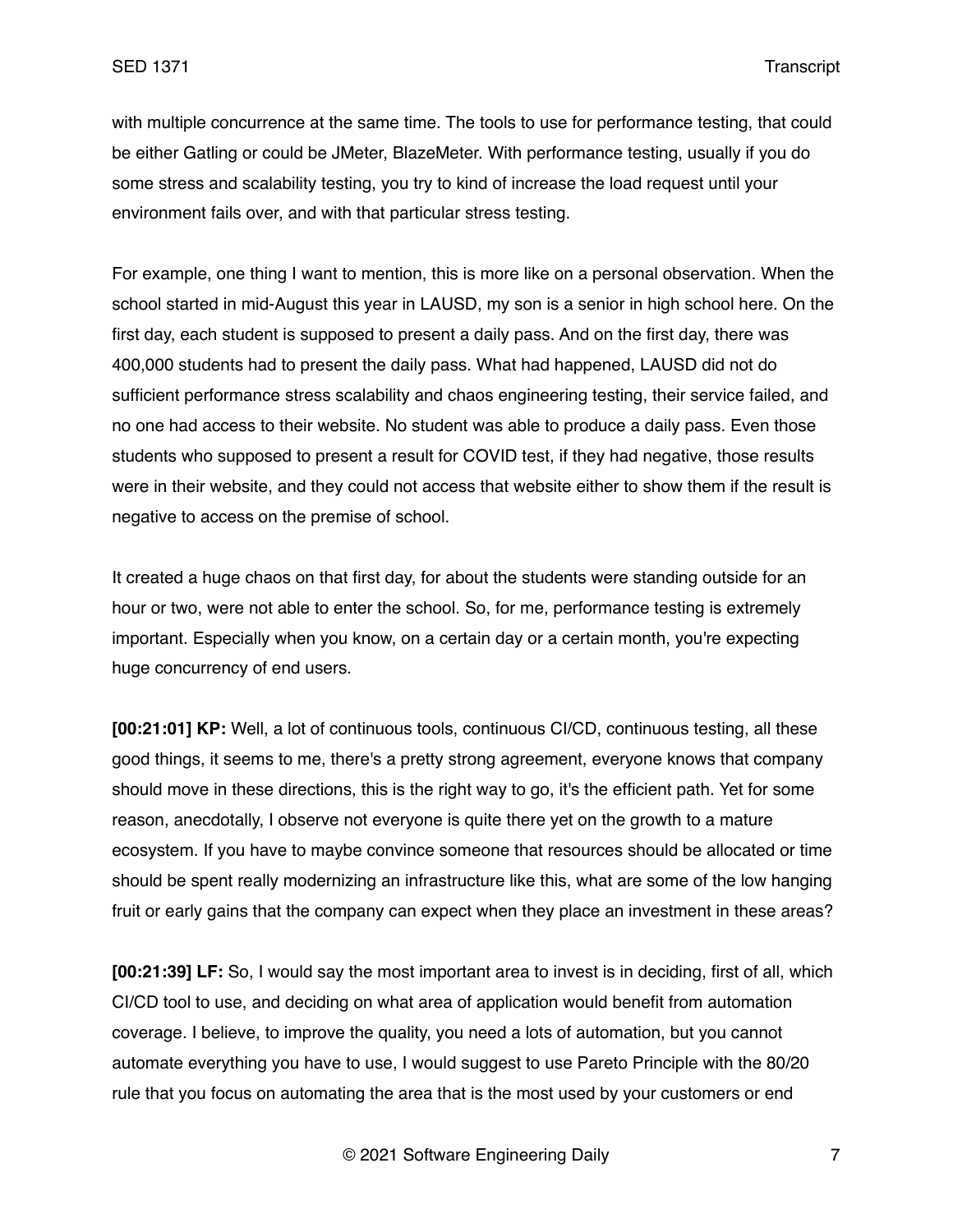users. And your do your best to cover as much as area of application as many kinds of the different paths or different flow and take those automation scripts to CI/CD. There are deployed the automation scripts that are, you know, automation tests, they are triggered automatically as a part of the build pipeline.

Let's say, if the build is tested in one environment, then it propagates to another environment and another sets of automation script are triggered. And then after going to another environment, so you create this flow of continuous deployment and depends on the organization. Certain organizations are deploying to production automatically if it's a safe environment. I believe it's very important. Currently, to focus on continuous integration, continuous delivery in deployment, and look for talents that have experience with utilization in integration with CI/CD tools.

**[00:23:53] KP:** You'd mentioned step one being to pick a CI/CD, I don't know if you said platform. If I just impose that on here. Do you have any opinionated recommendations about the primary tools people should be considering?

**[00:24:05] LF:** Okay, I would say you have to know Jenkins for sure. Speaking of tools, there is debate, there is pluses and minuses with different tools. I would say, I cannot recommend for sure. GitHub actions, Travis CI. I had worked with Circle CI and GitLab Ci, but we had certain issues there. But it might work for other organizations. I would say it depends on organization what their specific needs. I cannot advocate for a particular tool, per se.

**[00:24:49] KP:** Totally makes sense, yeah. Well, Jenkins is a mature and established technology. It's been around, I think everyone knows the brand name. It's almost surprising that it hasn't been knocked off the king of the hill position in some sense. What about Jenkins makes it still relevant today?

**[00:25:06] LF:** You're right. Jenkins has been around for 10 years. And Jenkins, the benefit of it, it's open source and it's still relevant. The biggest benefit of Jenkins, lots of tools can integrate with Jenkins and we're talking about like Jira, different test management tools can integrate with it and different cloud service applications can integrate with a different cloud, like a pipeline. So, Jenkins also works more of a glue, even let's say you're going to utilize some other CI/CD tool,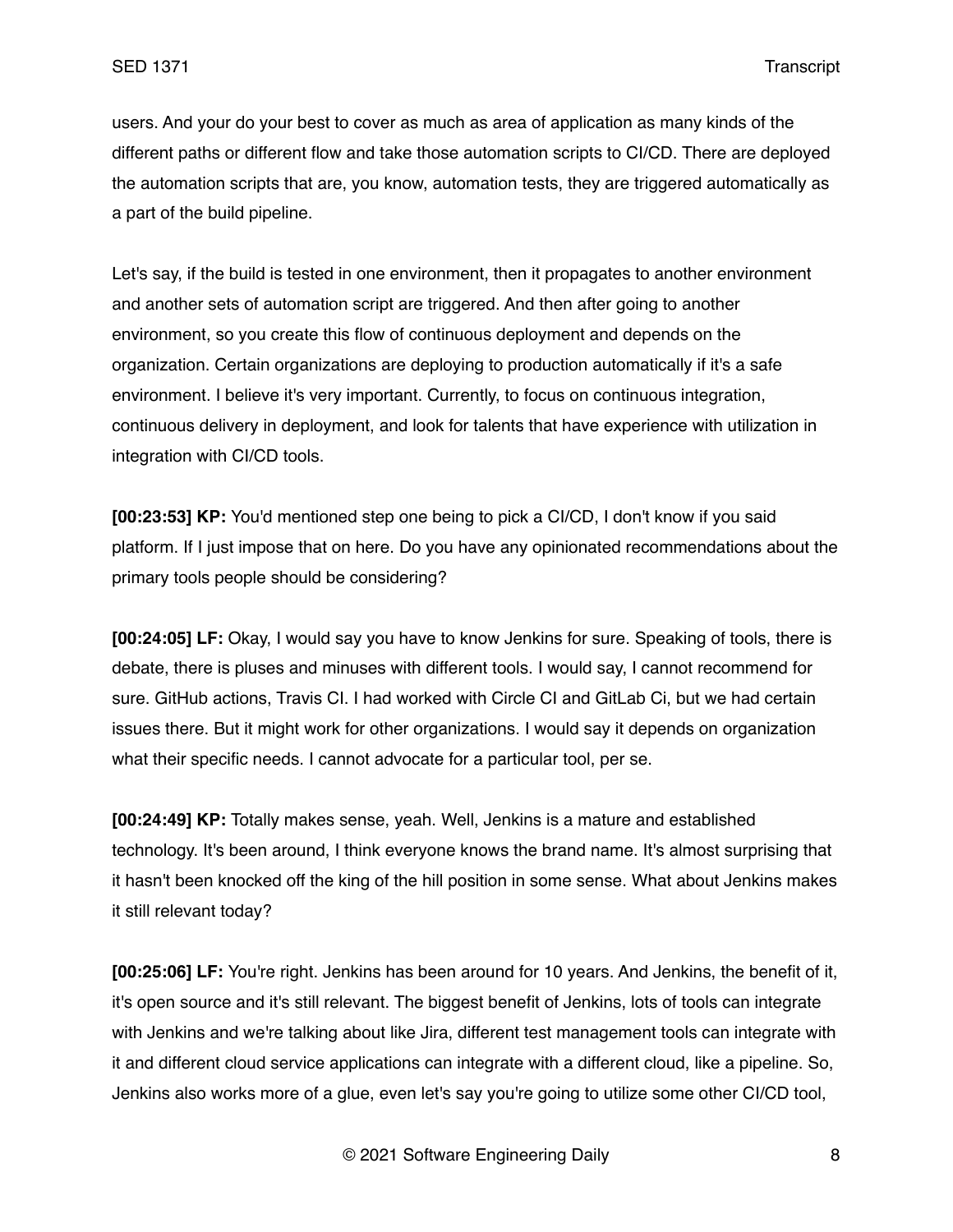there are certain areas where Jenkins still works as glue connecting different parts together. I don't see Jenkins is going away. It's been great tool for one decade, and I see it's going to continue.

**[00:26:09] KP: W**hat do you think the general quality infrastructure stack looks like in the future? Are we just going to kind of continue on the path we're going on? Are there innovations that you think are going to come at play that make it easier in the future?

**[00:26:23] LF:** In the future, I see more of, we're going to use AI driven tools, which currently, there's certain companies provide services where you can write front end, end to end testing, with some AI, ML applications that can recognize certain flow that end user uses. Also, they have certain OCR algorithm to scan the page, and they build, they train their machine learning models, to kind of build automation scripts. Also, lots of cell healing tests would help with front end testing and some natural language automation.

What would really help, honestly, currently, there's just a limited number of companies that are offering that, but you have to pay for that service, not open source, and what would help in the future, to have certain open source tools that would offer that, because currently, the challenges is for a QA engineering team, to set up automation, to build a framework, have adequate skills on the team, and where are we going to run it, all the technical details, and also deciding what type of scenarios we should actually test just designing the test cases. If that particular area would be covered by AI/ML tool, it will really speed up the process. I really wish in the future where this kind of tools would be open source, so everybody can use it. If that would happen, then it would really put us on a next level of efficiency and checking the quality of our applications. I strongly believe it will improve the quality of web and mobile applications around the world for everybody.

**[00:28:47] KP:** What's an exciting vision as that starts to happen? And machine learning and AI are doing more of like, let's say the one second or low-level work that frees up a quality engineer to, as they say, stand on the shoulders of giants, how do you see it changing the current role and what professionals of the future will be doing?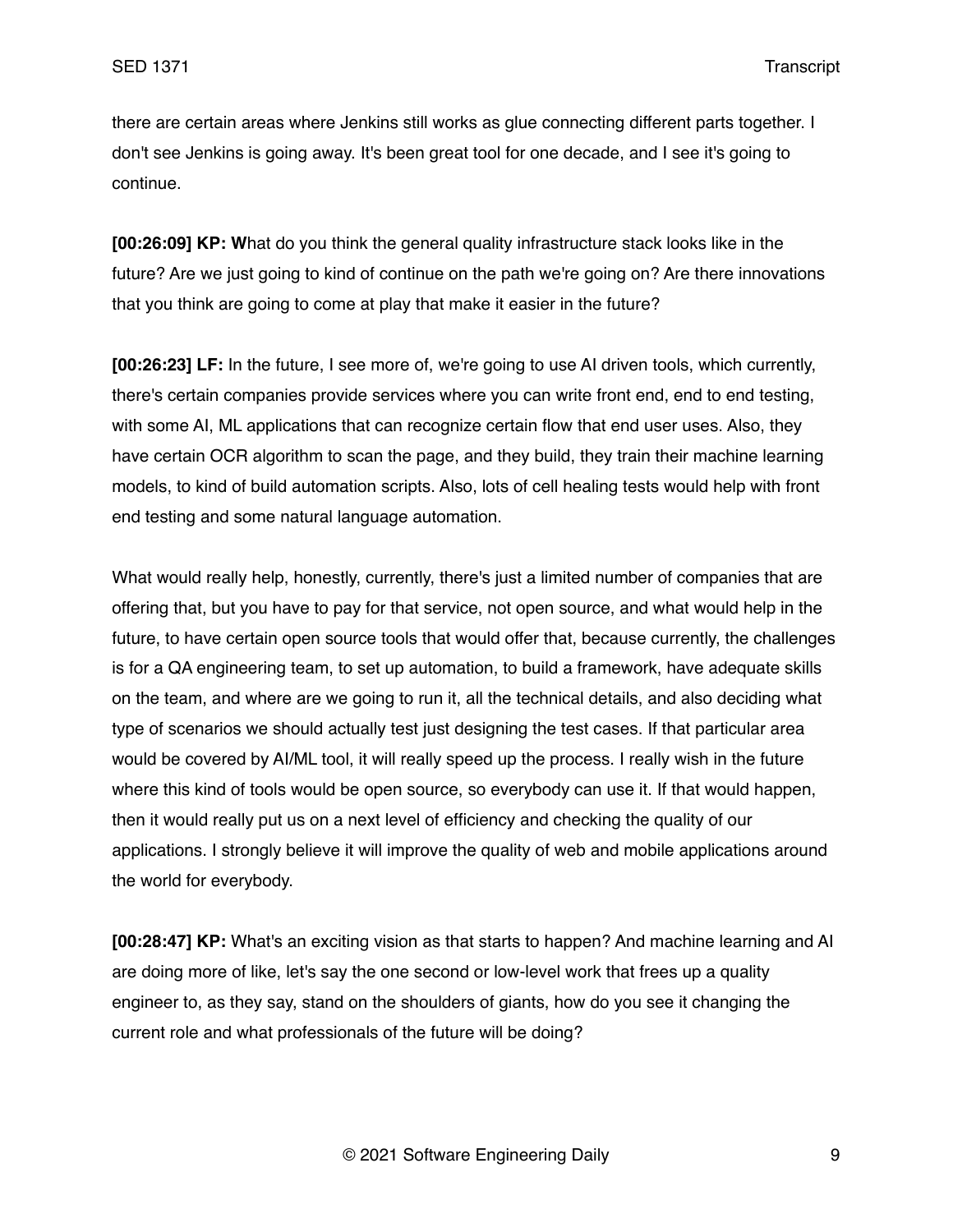**[00:29:05] LF:** I see that quality engineers will have to build a relationship with – it's it's going to be sort of test op, ML ops, working together. And quality engineers might have to pick up some understanding of how to train machine learning models. If they want to sort of become more in demand in their organization, not only quality engineers currently, before they had to know how to write automation scripts for, let's say, unit API front end. And then they had to learn how to use continuous integration tools. Now, we're talking about they have to understand the machine learning technology and how to train models. So, that's kind of the future skills they have to obtain.

**[00:30:08] KP:** So, for a growing company, maybe one that's growing a little bit too fast on their successful product and the software side, and it's time to really make that investment in good quality pipelines and CI/CD and things like that. Is it useful to think of that as a onetime reaching some milestone and then being in kind of a maintenance mode? Can we say we're going to clean up all the technical debt, build all the CI/CD, and we're done? Or what does that realistically look like in practice?

**[00:30:37] LF:** Oh, you can never be done when you build CI/CD. Unfortunately, there is always going to be issues with test data or test environment. And with even CI/CD pipeline, you have to maintain it. The only thing what would improve is how fast you find bugs and how fast you fix it. And yet, with continuous integration, delivery and deployment, you have to maintain it. I would say, the only thing what could improve is, especially if we introduce an AI/ML, then our quality engineering team will be focusing on learning how to maintain it. That will kind of transition into the maintenance roles.

**[00:31:37] KP:** So, when thinking about some of the data that's going to flow through the system and the test data cases, you'd mentioned. Obviously, you can make up your own test cases as you go with any data, but it's not necessarily going to represent what it looks like in production. Companies are often protective of their production databases for good reason. I'm curious if you have any thoughts on how a quality engineering team, what relationship they have with real production data? Is it reasonable to get a batch of it and run tests? Or does it need to be anonymized? What are your thoughts there?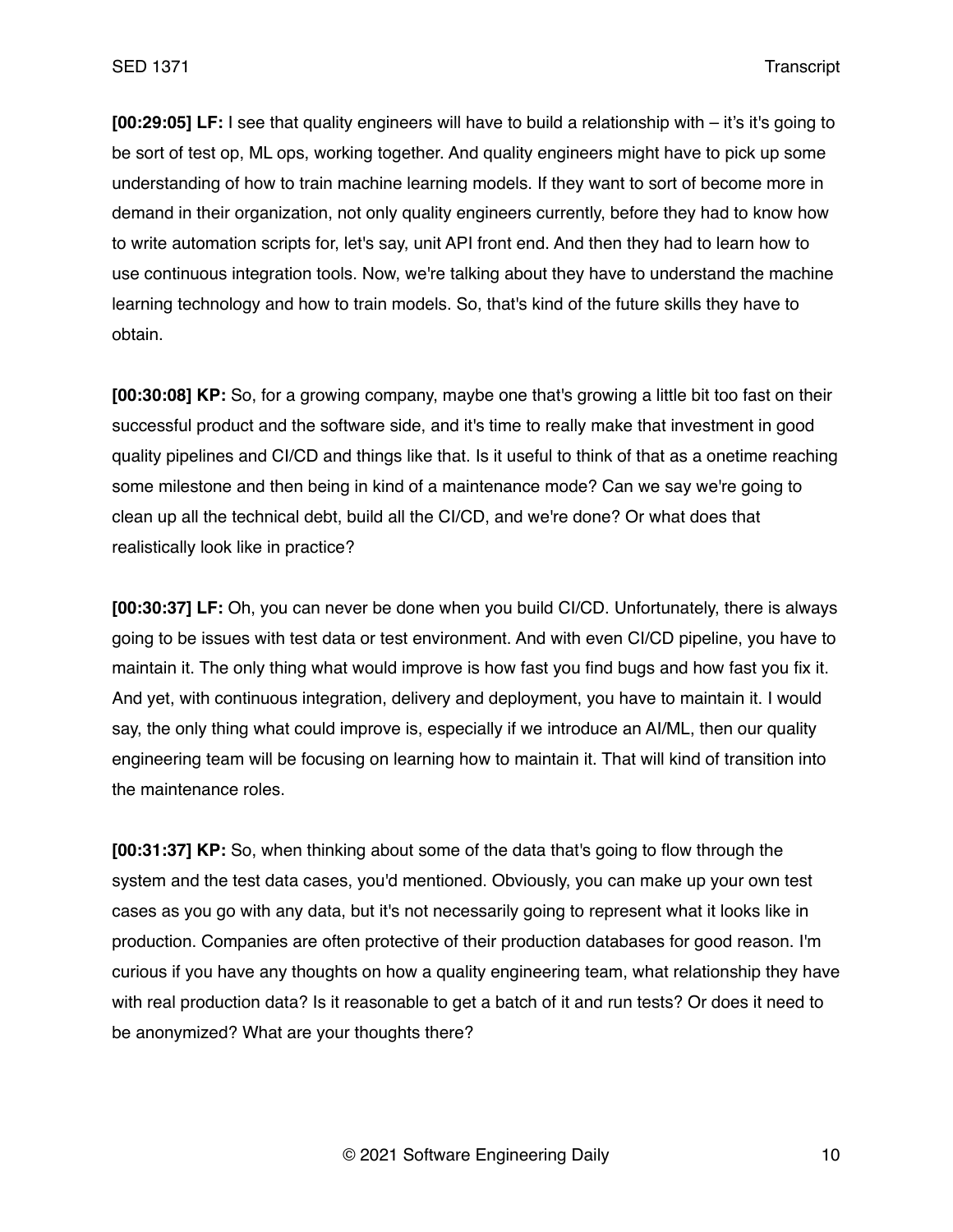**[00:32:12] LF:** So, with testing and production, yeah, depends on the organization and what kind of data is flowing. I would suggest, yeah, there should be the careful consideration for testing and production and what exactly should be tested if some structural, or functional database. And I would say that, it should be the limited number of data flowing. The safest bet is to test any data quality in a lower environment.

**[00:33:03] KP:** So, when you have a nice CI/CD environment setup, if everything's working perfect, it's going to deliver great software. When a mistake is made or a bug is introduced somewhere, it should fail, right? It should find that error. And then something needs to happen. There's an operational procedure that maybe it's a little bit beyond the tool itself. Do you spend a lot of time thinking about how to triage?

**[00:33:26] LF:** Yes, we do. We also think about the rollback process, and especially talking about planning for the failure and making sure that our application is decoupled and are selecting the right technology. Especially, when rolling back, we are checking what exactly how fast could it be fixed and what area. That is something we're constantly working on improving that process. Again, it's a continuous improvement and you learn on your mistakes, what had worked in the past. The goal is honestly, if you find certain issues in specially some critical issues, make sure you fix it very fast that end users will never find out.

**[00:34:33] KP:** When I think about doing a rollback, in my mind, it seems easier if I have some monolith. Yet there's such a trend towards micro service architecture. It feels like it might be harder to rollback there. I'm curious if that's the case, or if there's anything else about the popular micro service design that makes your job extra difficult?

**[00:34:53] LF:** I would say there is a certain area that with micro services, there is some dependency of one application into another. And we consider it when we build those applications to reduce that dependency, so that we can manage the rollback of that particular component, and that would not affect the sort of the other areas. Usually, we just diagnose it thoroughly to mitigate any – just to minimize any risk.

**[00:35:35] KP:** Make sense. Yeah. Similar question. I'm thinking about tools like Docker and Serverless, popular ideas that have come about somewhat more recently. And these are new

© 2021 Software Engineering Daily 11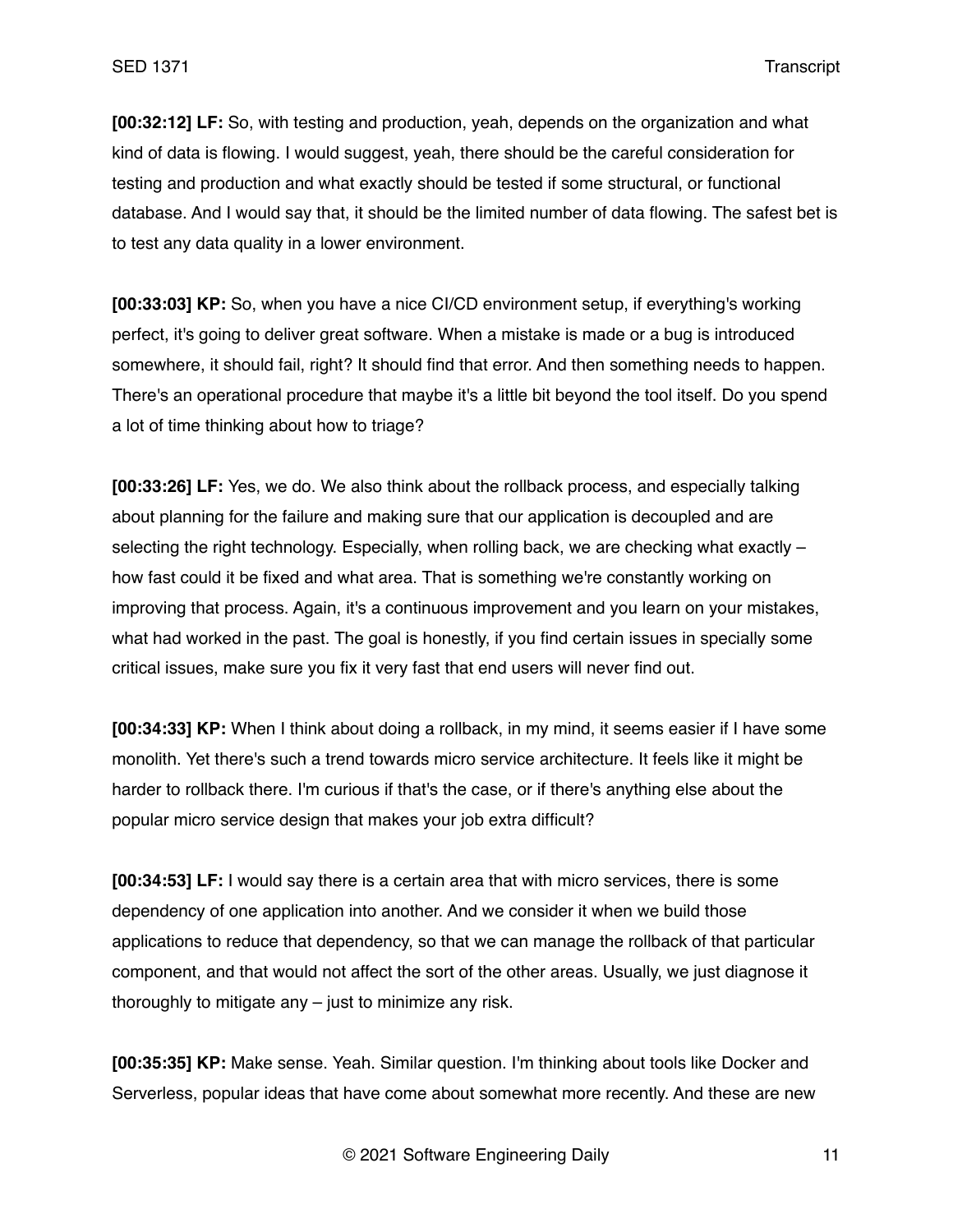challenges, you have to figure out how to do testing and build pipelines around them. Are there anything specific about containers or Serverless, that are novel or interesting from your point of view?

**[00:35:55] LF:** Speaking of Docker, it was introduced 10 years ago by Solomon Hykes. Basically, at the same time as Jenkins. We utilize Docker very heavily. It really helps us to use the pack shape and run any applications and virtually anywhere. With Docker, when the containers are created inside a virtual machine, they really provide this ultra-portable solution. Sometimes we can spin up some transient environments as needed. And of course, the Kubernetes that was created by three people, Craig McLuckie, Joe Beda, and Brendan Burns in 2014. It really helped with container orchestration, to scale CI/CD pipeline, and where you can deploy containers in the cloud and schedule batch jobs and handle workloads and easily perform rollouts, it makes the whole process more efficient. That's when Kubernetes become handy. At our current company, we do not utilize Kubernetes yet, but we're working towards it. But that's one of the tools that I'd say every company should utilize.

**[00:37:28] KP:** We're certainly moving towards continuous everything and a lot of ways, I think for some good reason. And obviously, just from our discussion, I can imagine you're a big supporter of that. I'm curious if there's any pessimistic side to it. Does the rate at which software is changing and the tools we're making to allow it to change faster, is that intimidating or scary, if you're responsible for producing quality software?

**[00:37:51] LF:** I would not say it's scary. For team members in quality engineering or software developers, you are constantly learning something new, and you constantly adapt. And you do not think of, "Oh, I just acquire this knowledge of this tool, and I'm done for the rest of my life. I don't need to learn anything else. The whole system is going to work perfectly." Absolutely not. In technology and software development and software testing, we're continuously learning something new every day, and we're looking for some new tools that will help us to improve our processes. With continuous integration, delivery deployment, we're still looking for a way how can it be better? Is there some better tool? And we're on the lookout for the most advanced tool or the technology that simplify our process, because the goal is simplicity.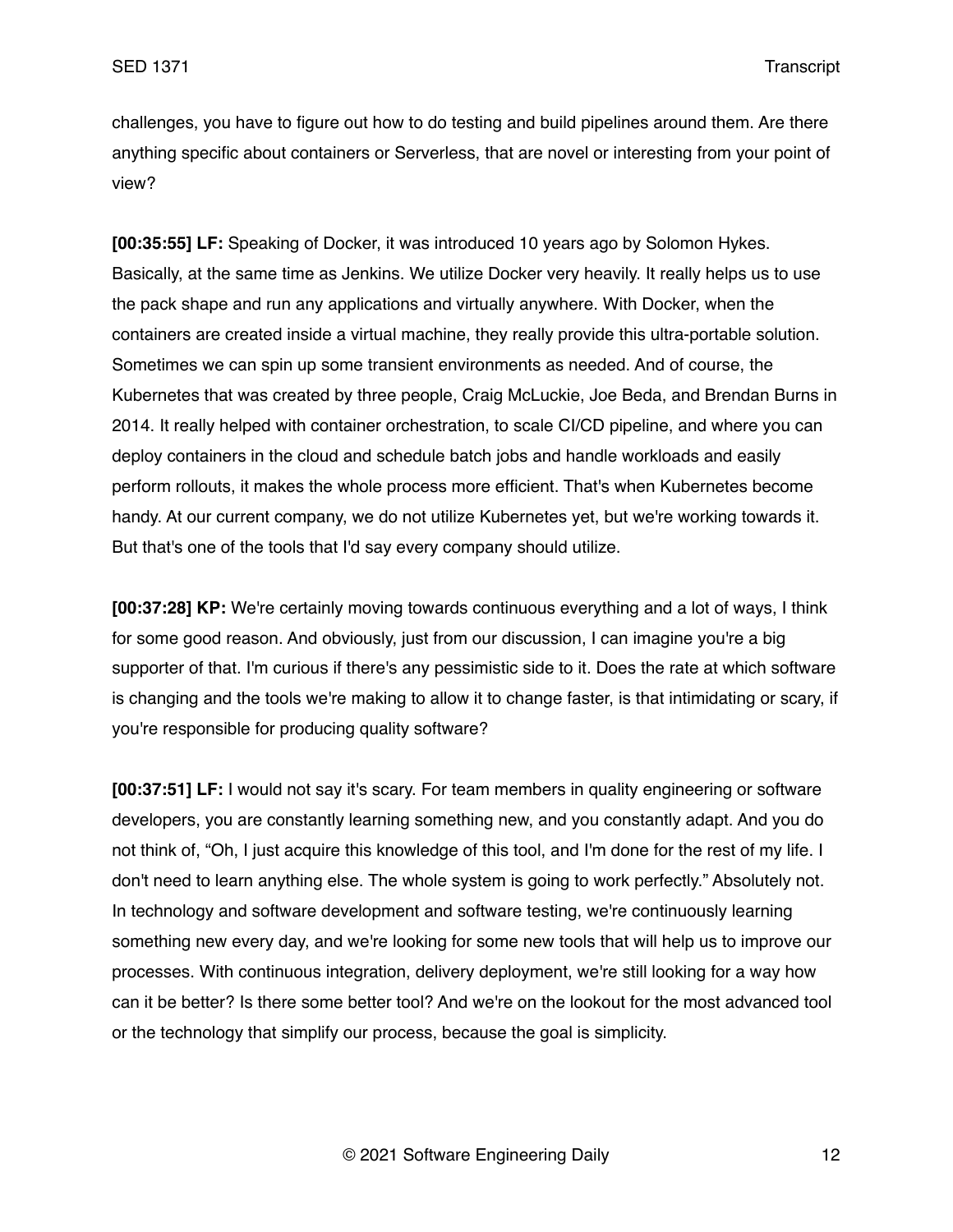**[00:39:00] KP:** Makes sense. Is there anything you think we should have gotten to that I haven't asked you about?

**[00:39:06] LF:** I just want to mention, again, about our company that we're looking for lots of engineering roles, and we welcome everybody. We are very diverse organization. We have people of different races, different background, different ages, different gender, and we welcome people from LGBTQ community, from artistic associations. We practice servant leadership, collaboration, and we're open to people with their own unique ideas, no matter at what position you have at the company. We always welcome people to bring something new. It's fun. We have all sorts of fun activities, and it's just very supportive organization and we welcome everybody.

**[00:40:10] KP:** Well, those are inspiring things to hear. Liliya, to wind up, I want to ask you, in all these topics, as we've mentioned, a couple times, things have changed really fast. Technology is moving quick. You got to keep your eyes out for new tools and all that. You've done a great job of that. Can you give any advice to listeners on how they can keep up with the quickly evolving field?

**[00:40:33] LF:** I would say listen to Software Engineering Daily.

**[00:40:39] KP:** Thank you.

**[00:40:42] LF:** And attend different webinars, attend different meetups when we'll go back to normal. On LinkedIn, I would recommend people to follow me on LinkedIn and connect to me. If you have any questions you can reach out to me. You can just search for Liliya Frye. You'll find me there. Also, read the on LinkedIn any other posts people talk about, latest technology, different strategy for software development or automation testing. There is a continuous process of learning. So, I advise our listeners to be open to new ideas. to new ways of doing things and be fearless to try new things.

**[00:41:34] KP:** Great advice. Well, Liliya, thanks again for coming on Software Engineering Daily.

## **[00:41:39] LF:** Thank you.